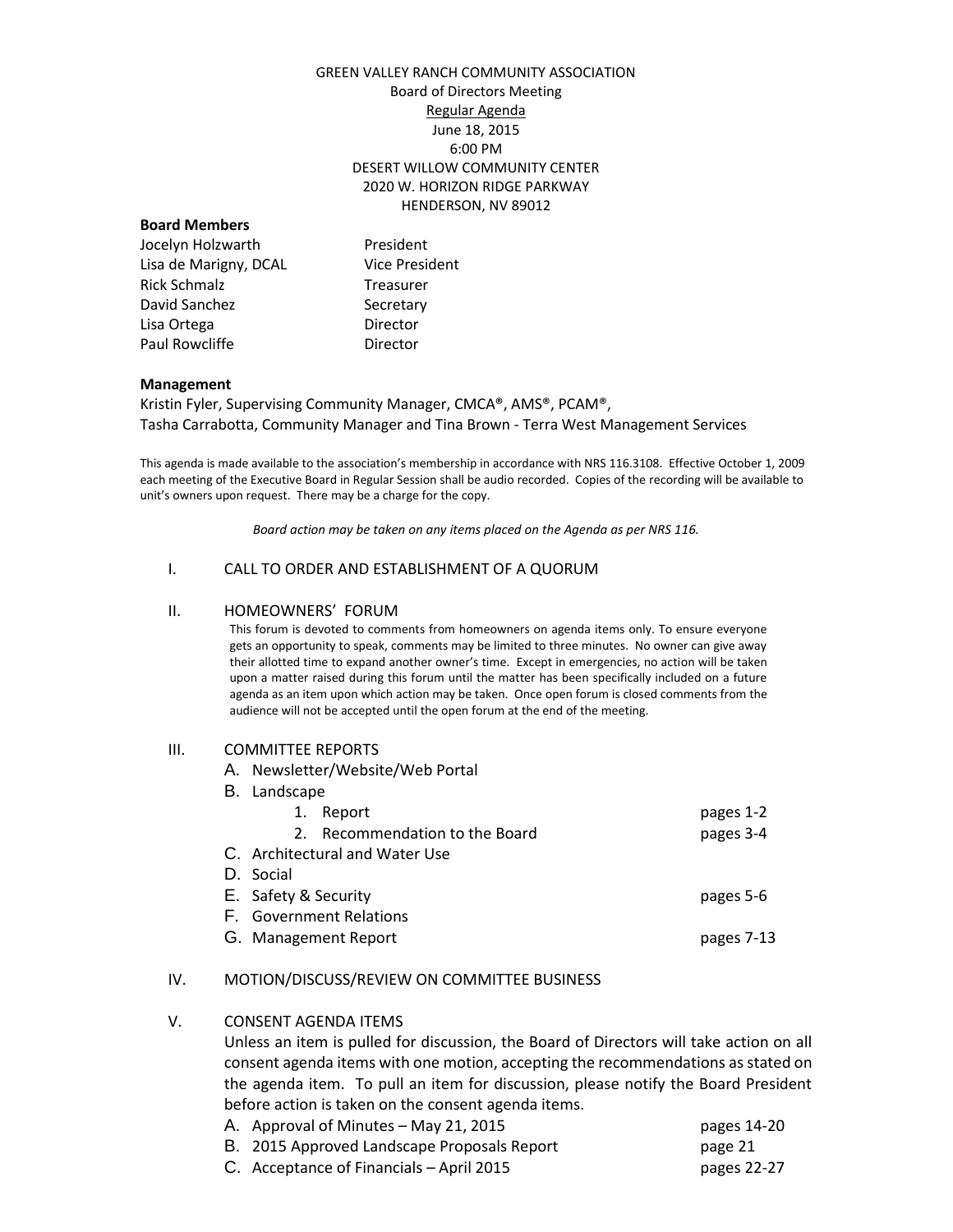|  | D. Review of Litigation Disclosure                                                      | pages 28-33 |
|--|-----------------------------------------------------------------------------------------|-------------|
|  | E. Next Meeting - July 16, 2015                                                         |             |
|  | F. Annual Calendar                                                                      | pages 34-35 |
|  | G. Priorities/Goals                                                                     | page 36     |
|  | H. Reserve Expense Report                                                               | pages 37-39 |
|  | 2014 Reserve Projects moved to 2015                                                     | page 40     |
|  | J. 2015 Pending Reserve Projects                                                        | page 41     |
|  | K. 2016 Reserve Projects                                                                | page 42     |
|  | Alex Progress of contract in a contract Alternatives and contract and the contract to a |             |

- L. Clarification of motions to terminate XL Landscape contract and hire Jaramillo Landscape
- VI. Open Sealed Bids Motion/Discuss/Review to approve management to open sealed bids
- VII. FINANCIAL

A. Treasurers Report

VIII. UNFINISHED BUSINESS

| A. Cozy Hill Park Drainage and Grade - Motion/Discuss/Review to open sealed bids                          |                                                                           |              |  |  |
|-----------------------------------------------------------------------------------------------------------|---------------------------------------------------------------------------|--------------|--|--|
| and possible approval of work to be completed on the drainage and grade at<br>Cozy Hill Park (Management) |                                                                           |              |  |  |
| 1.                                                                                                        |                                                                           | page 43      |  |  |
| 2.                                                                                                        | Depending on options to be paid out of Operating or Reserves<br>Jaramillo | pages 44-53  |  |  |
| 3.                                                                                                        |                                                                           |              |  |  |
| 4.                                                                                                        | XL Landscape                                                              | pages 54-56  |  |  |
|                                                                                                           | Landscape Committee                                                       | pages 57-59  |  |  |
| B. Review Policy on gifts - Motion/Discuss/Review to approve/deny/postpone the                            |                                                                           |              |  |  |
|                                                                                                           | updated policy by legal counsel (Holzwarth)                               |              |  |  |
| $1_{-}$                                                                                                   | <b>Red line</b>                                                           | pages 60-62  |  |  |
| 2.                                                                                                        | Correction                                                                | pages 63-65  |  |  |
| C. Insurance/Appraisal – Motion/Discuss/Review to postpone the appraisal with                             |                                                                           |              |  |  |
| insurance broker (Management)                                                                             |                                                                           |              |  |  |
| 1.                                                                                                        | Scheduling meeting with insurance carrier                                 |              |  |  |
| D. Root Management - Motion/Discuss/Review to approve/deny/postpone root                                  |                                                                           |              |  |  |
|                                                                                                           | management set contract with First Choice (Management)                    |              |  |  |
|                                                                                                           | 1. Pending receipt of new proposal                                        |              |  |  |
| E. Intersection of the north/south and east/west trails RFP $-$                                           |                                                                           |              |  |  |
| Motion/Discuss/Review to approve/deny/postpone the creation of RFP to install                             |                                                                           |              |  |  |
|                                                                                                           | missing rock and plants (Schmalz)                                         | pages 66-70  |  |  |
| F. Trail south of the Bobtail Park RFP - Motion/Discuss/Review to                                         |                                                                           |              |  |  |
| approve/deny/postpone the RFP to install missing rock, and plants (Schmalz)                               |                                                                           |              |  |  |
|                                                                                                           |                                                                           | pages 71-77  |  |  |
| 1.                                                                                                        | Landscape Committee                                                       | page 78      |  |  |
| G. Paseo Verde Landscape in front of Temple RFP - Motion/Discuss/Review to                                |                                                                           |              |  |  |
| approve/deny/postpone the RFP to install rock and plants (Schmalz)                                        |                                                                           |              |  |  |
|                                                                                                           |                                                                           | pages 79-81  |  |  |
|                                                                                                           | H. City of Henderson Agreement - Motion/Discuss/Review to                 |              |  |  |
| approve/deny/postpone the approval of the agreement with the City of                                      |                                                                           |              |  |  |
|                                                                                                           | Henderson on painting the curbs (Schmalz)                                 | page 82      |  |  |
| 1.                                                                                                        | Agreement                                                                 | pages 83-88  |  |  |
| 2.                                                                                                        | Map                                                                       | pages 89-114 |  |  |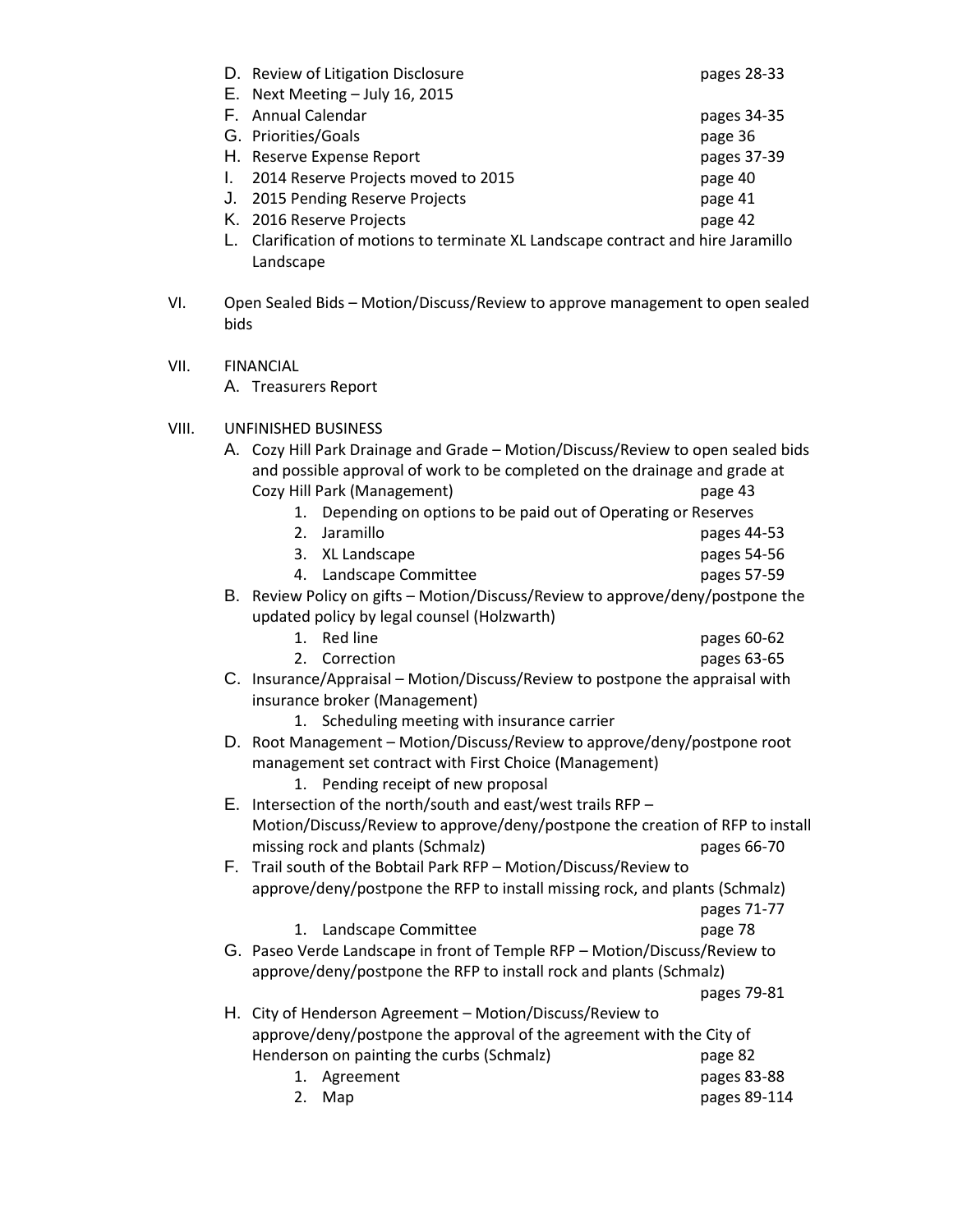- IX. NEW BUSINESS
	- A. Appointment/Election of Vacant position Motion/Discuss/Review to appoint or election a member due to vacancy per legal counsel page 115
	- B. Reserve Study Motion/Discuss/Review to open sealed bids and to approve/deny/postpone bid to perform the reserve study (Holzwarth) page 116
		- 1. Completion due in 2016 a complete Reserve Study per Board policy
	- C. Irrigation Upgrades Motion/Discuss/Review to open sealed bids and to approve/deny/postpone bid to perform the irrigation upgrades (Landscape Committee) page 117
	- D. Desert Shadow Trail south side bid Motion/Discuss/Review to open sealed bids and approve/deny/postpone the bid to install missing rock, plants and review tree issues (Schmalz) example the page 118
	- E. Deeds Motion/Discuss/Review to approve/deny/postpone for Sara Barry and Management to work together on finalizing the deeds (Management)
	- F. Agenda Items Motion/Discuss/Review to approve/deny/postpone to state the reason of the agenda item (Rowcliffe)
	- G. Two Failing Pear Trees Motion/Discuss/Review to approve/deny/postpone the approval to removal of 2 failing pear trees at the NE corner of Palomino and Mountain Ridge by First Choice and per the assessment (Ortega)

pages 119-120

- H. NE Corner of Palomino and Mountain Ridge Motion/Discuss/Review to approve/deny/postpone to hire a landscape architect to design the restoration of circular tree rings, remove rosemary and replace it with appropriate number of Myrtus Compacta and install a Netafim system per assessment (Ortega)
- I. Ungated Communities and gated entrance maintained by GVRCA Motion/Discuss/Review to approve/deny/postpone to hire one of the prequalified landscape architects to design cohesive landscape plans to improve, renovate and update all nine (9) remaining ungated entrances and gated entrances maintained by the Association to drought tolerance, irrigation and integration into the rest of the master planned landscape (Ortega)
- J. Palomino Village from Mountain Ridge to Summit Ridge Motion/Discuss/Review to approve/deny/postpone to hire one of the prequalified landscape architects to design cohesive landscape plans to improve and renovate the existing landscape planting, hardscape materials and irrigation systems along Palomino Village from Mountain Ridge to Summit Ridge in all non-tree turf areas to drought tolerance, irrigation and integration into the rest of the master planned landscape (Ortega)
- K. Desert Shadow Trail RFP Motion/Discuss/Review to approve/deny/postpone to hire one of the pre-qualified landscape architects to design cohesive landscape plans to improve, renovate and update the existing landscape plantings, hardscape materials and irrigation systems along both sides of Desert Shadow Trails from Paseo Verde/Multi Gen to Paseo Verde/Verde Valle including the loop behind Paseo Verde to drought tolerance, irrigation and integration into the rest of the master planned landscape (Ortega)
- L. Landscape Professional RFP Motion/Discuss/Review to approve/deny/postpone to create RFP for a qualified, independent, landscape professional to provide technical oversight and management of the GVR's landscape, tree maintenance contracts and landscape construction (Ortega)
- M. Valle Verde Landscaping Motion/Discuss/Review to approve/deny/postpone the RFP to rocks and plants on both sides of Valle Verde (Schmalz)